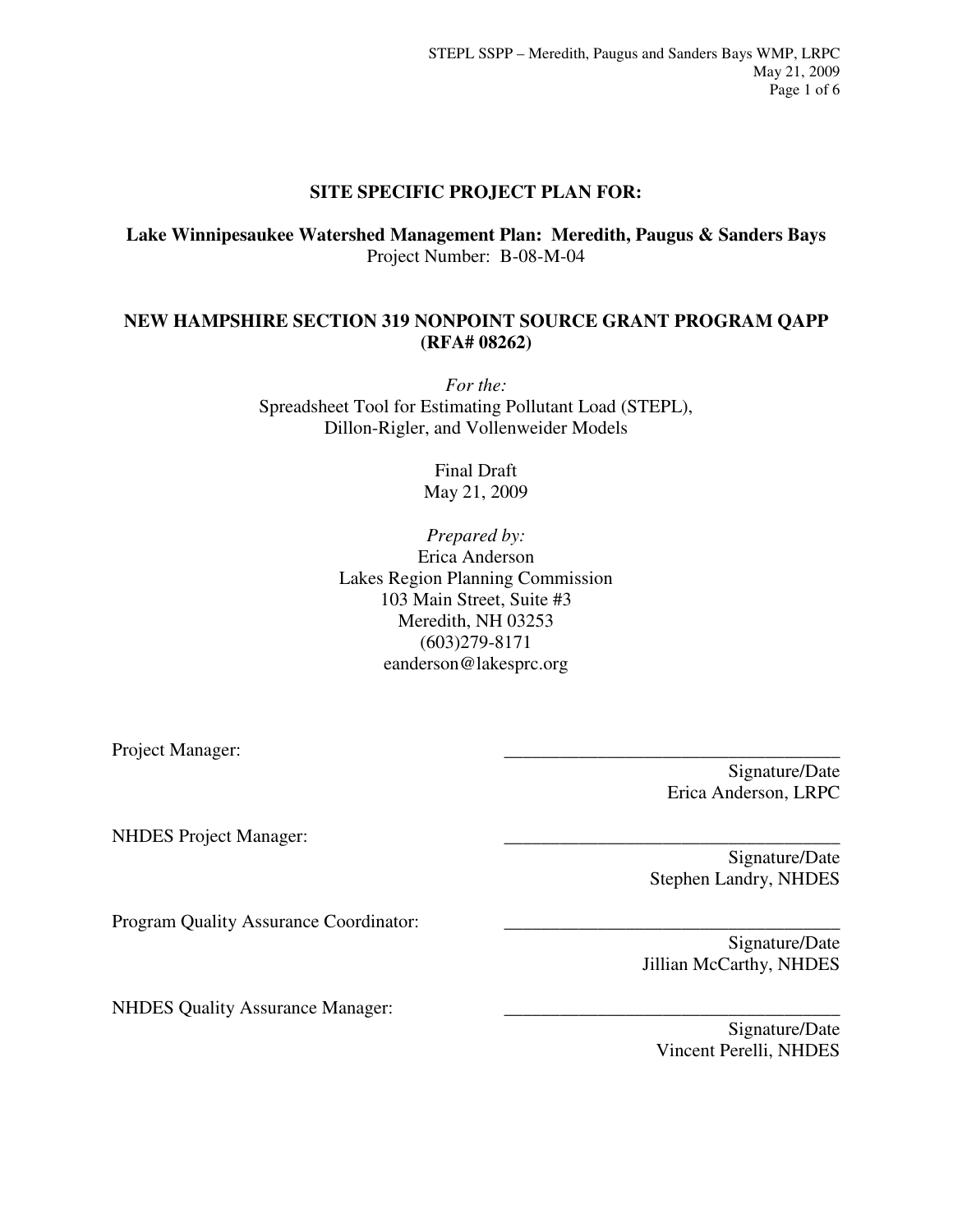**Background/History/Problem Statement:** Lake Winnipesaukee is the principal economic and environmental feature in the Lakes Region. Degradation of the lake would have a major environmental and economic impact on the entire NH tourism industry. Despite this importance, the greater Winnipesaukee watershed does not yet have a watershed management plan (WMP). This project is part of a long-term strategy to create a public, web-based WMP, starting with Meredith, Paugus, and Sanders Bays (MPSB).

### **Project Management:**

| <b>Project Partner</b> | Organization | <b>Contact Information</b>  | Role                       |
|------------------------|--------------|-----------------------------|----------------------------|
| Erica Anderson         | <b>LRPC</b>  | eanderson@lakesrpc.org      | Project Manager            |
|                        |              |                             | <b>WQAC</b> organizer      |
| <b>Steve Landry</b>    | <b>NHDES</b> | Stephen.landry@des.nh.gov   | Project Manager            |
|                        |              |                             | DR & V model analysis      |
| David Jeffers          | <b>LRPC</b>  | djeffers@lakesrpc.org       | GIS analysis               |
|                        |              |                             | STEPL model                |
| <b>Jeffrey Schloss</b> | <b>UNH</b>   | Jeff.schloss@unh-edu        | WQAC member                |
|                        |              |                             | WQ peer review             |
| Dean Anson             | <b>LWWA</b>  | deananson@aol.com           | WQAC member                |
| Patricia Tarpey        | <b>NCRCD</b> | Patricia.tarpey@nh.usda.gov | WQAC member                |
|                        |              |                             | WQ monitoring $&$ analysis |
|                        |              |                             | WQ & site peer review      |
|                        |              |                             | DR & V model analysis      |
| Paul Currier           | <b>NHDES</b> | Paul.currier@des.nh.gov     | WQAC member                |
|                        |              |                             | WQ peer review             |
| <b>Steve Kahl</b>      | <b>UNH</b>   | Steve.kahl@unh.edu          | WQ peer review             |
| <b>Bob Craycraft</b>   | <b>UNH</b>   | Bob.craycraft@unh.edu       | WQ peer review             |
| <b>Rick DeMark</b>     | <b>NRCS</b>  | Richard.demark@nh.usda.gov  | WQ & site peer review      |

#### **SSPP will be distributed to the WQAC members:**

Jeffrey Schloss, UNH Patricia Tarpey, NCRCD Paul Currier, NHDES Steve Landry, NHDES Dean Anson, LWWA Erica Anderson, LRPC

# **Historical Data Information**

#### *What type of data is going to be used?*

The Lakes Region Planning Commission (LRPC) will use historical data from a variety of sources (Table 1) as well as data modified from existing datasets based on local expertise to populate the STEPL model per NH DES guidelines and the STEPL handbook (http://it.tetratechffx.com/stepl/models\$docs.htm).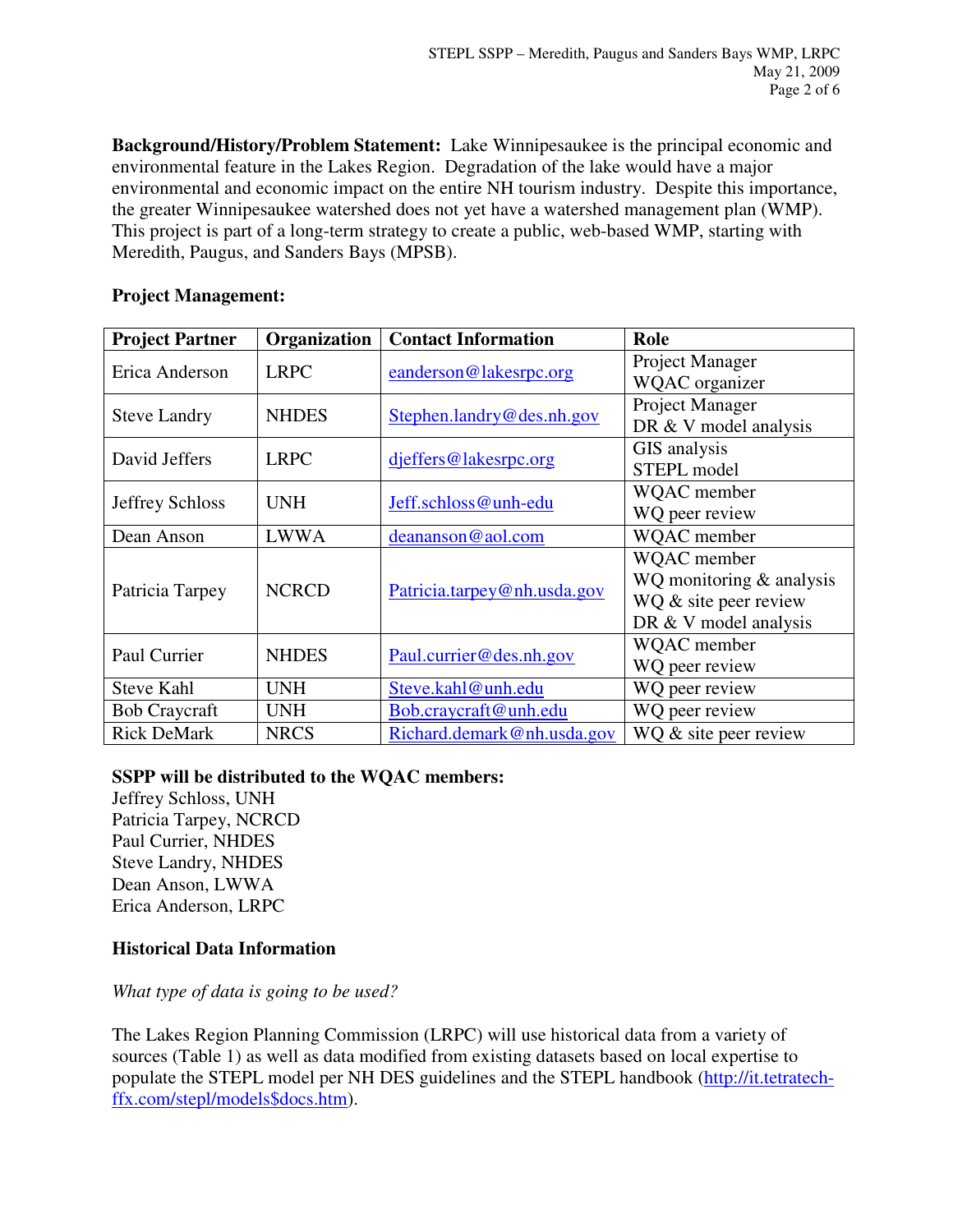| Table 1: Datasets for the Lake Willingesaukee WMF; MFSD STEFL Model |                                                  |                                              |  |  |
|---------------------------------------------------------------------|--------------------------------------------------|----------------------------------------------|--|--|
| <b>Data</b>                                                         | Modifications*                                   | Source(s)                                    |  |  |
| Watersheds                                                          | none                                             | <b>NH GRANIT</b>                             |  |  |
| Nearby weather station                                              | specifies rainfall parameters                    | <b>NH GRANIT</b>                             |  |  |
| Land Use                                                            | acres                                            | LRPC Land Use Land Cover                     |  |  |
| Agricultural animals                                                | by type and number                               | NH Veterinary Department                     |  |  |
| Agricultural animals                                                | # of months/yr manure is applied<br>to croplands | <b>STEPL</b> default values                  |  |  |
| Septic system parameters                                            | # of septic tanks                                | towns of Meredith & Gilford, city of Laconia |  |  |
| Septic system parameters                                            | septic system failure rate                       | <b>STEPL</b> default                         |  |  |
| Septic system parameters                                            | persons per septic system                        | STEPL default                                |  |  |
| Septic system parameters                                            | calculated direct wastewater<br>discharge        | NH DES, STEPL                                |  |  |
| <b>USLE</b>                                                         | if desired                                       | <b>NH GRANIT</b>                             |  |  |
| Representative Soil<br>Hydrologic Group                             | none                                             | NH GRANIT/NRCS/ STEPL default                |  |  |
| Soil nutrient<br>concentrations                                     | none                                             | NH DES, STEPL                                |  |  |
| "the curve number table"                                            | none                                             | <b>STEPL</b> default values                  |  |  |
| Nutrient concentrations<br>in runoff                                | none                                             | <b>NH DES</b>                                |  |  |
| detailed urban land use<br>distribution                             | none                                             | LRPC Land Use Land Cover                     |  |  |
| cropland irrigation<br>information                                  | none                                             | <b>STEPL</b> default values                  |  |  |
| BMPs for non-urban land<br>uses                                     | none                                             | STEPL, NH DES, UNH                           |  |  |
| BMPs for urban land uses                                            | none                                             | STEPL, NH DES, UNH                           |  |  |
| dimensions of gullies and<br>streambanks                            | none                                             | <b>STEPL</b> default values                  |  |  |

**Table 1: Datasets for the Lake Winnipesaukee WMP: MPSB STEPL Model** 

\* No modifications were made to the model if 'none' is listed.

#### *What is the source(s) of the data?*

See Table 1 for STEPL model data. Water quality data is from the NH DES Environmental Monitoring Database (EMD), but was originally from one of the following entities:

- UNH Lay Lakes Monitoring Program
- DES Volunteer Lake Assessment Program
- Lake Winnipesaukee Watershed Association tributary sampling Program
- The town of Meredith and city of Laconia sampling programs

# *What process will be used to determine that the quality of the data is acceptable for use in calculating the existing water quality? Please describe.*

The historical water quality data has been entered into the EMD to ensure data used for this project have met QAQC protocols established and managed by DES. Data generated by the Dillon-Rigler and Vollenweider models will undergo peer review and verification of data entry and outputs by Jeffrey Schloss, UNH and Paul Currier, NHDES.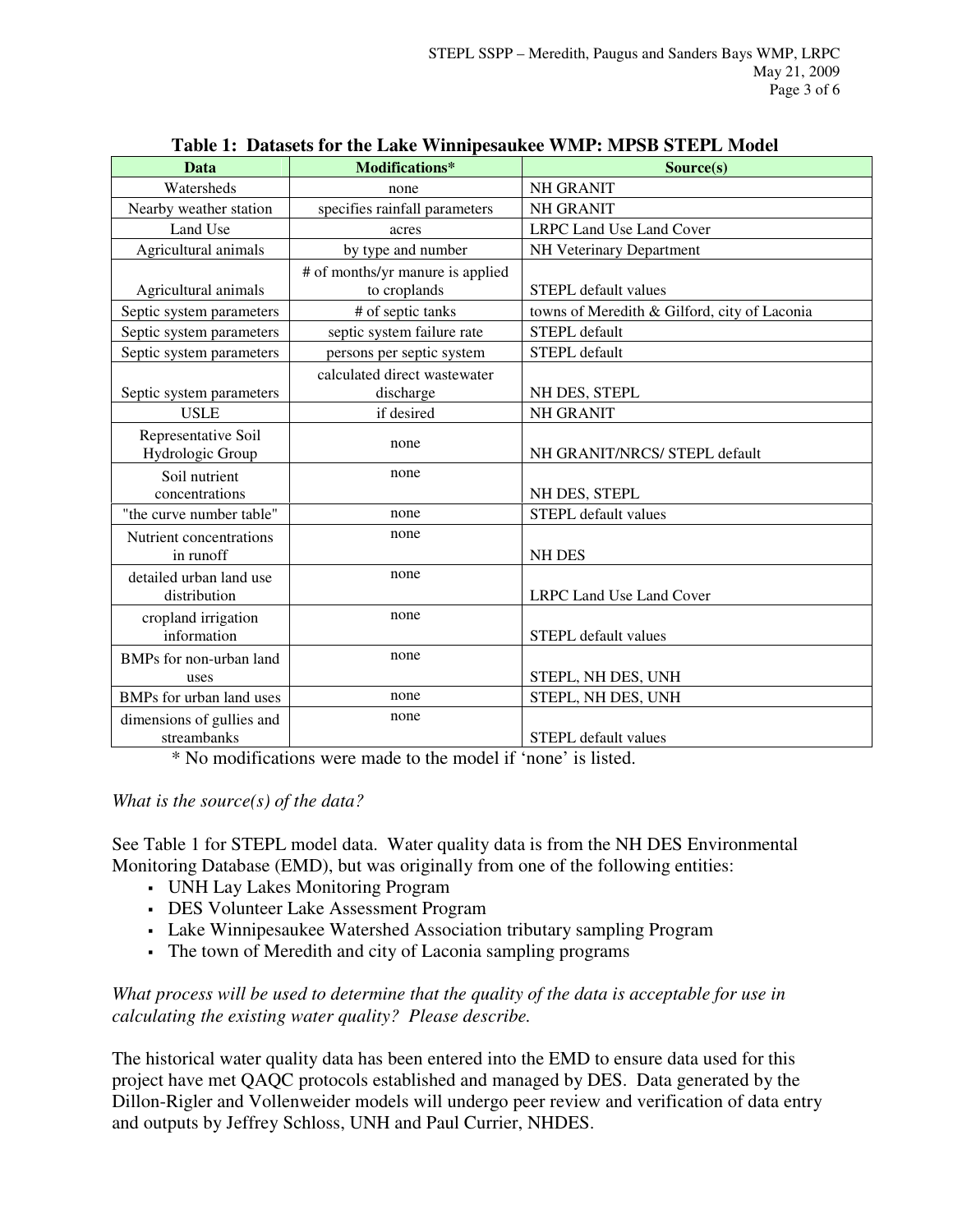The data being used for the STEPL model will be verified by the Water Quality Advisory Committee, a panel of experienced experts in the field of water quality, including Paul Currier, NHDES, Jeffrey Schloss, UNH, Patricia Tarpey, NCRCD, and Dean Anson, LWWA. The STEPL model results will also be evaluated based on the water quality results from the assimilative capacity models and water quality analysis by the WQAC. This will provide a quantitative measurement against which the STEPL model can be compared for accuracy and consistency with existing water quality by the WQAC and steering committee, comprised of municipal staff and board members from Meredith, Laconia, and Gilford.

# **Establishing Water Quality Goals**

*What pollutants are water quality goals being established for?* 

phosphorus and chlorophyll-*a*

*What process will be used to determine the water quality goals? Please describe.* 

Part of the process for establishing the assimilative capacity thresholds for Meredith, Paugus, and Sanders Bays will involve participation with DES to calculate phosphorus loading and surface overflow rate relationships by utilizing both the Dillon-Rigler and Vollenweider models. Both of the models will also yield a trophic classification summary for each of the basins studied under this project. These resultant trophic classifications will inform the Water Quality Advisory Committee when compared with the current NH Lake Classification for all of Lake Winnipesaukee (oligitrophic).

Both the Dillon-Rigler and Vollenweider models have been used to determine pollutant loadings in lakes and ponds for decades. NH DES personnel, Steve Landry, has extensive experience working with both models on NH waterbodies, and will employ quality control checks on all calculations associated with these two models through peer review and verification of data entry and outputs. Data generated by DES will be shared with program partners to satisfy the deliverable outlined in the Grant Agreement. Patricia Tarpey, NCRCD and Steve Landry, NHDES will be running the models and conducting the preliminary verification process. The WQAC will convene to examine the data used in the model, verify the data entry and method of results, and document any changes that need to occur.

The STEPL model will also provide information the communities can use to determine water quality goals. "For each watershed, the annual nutrient loading is calculated based on the runoff volume and the pollutant concentrations in the runoff water as influenced by factors such as the land use distribution and management practices (see Table 1 for datasets and sources). The annual sediment load (sheet and rill erosion only) is calculated based on the Universal Soil Loss Equation (USLE) and the sediment delivery ratio. The sediment and pollutant load reductions that result from the implementation of BMPs are computed using the known BMP efficiencies" (STEPL 4.0 User's Guide, 2006).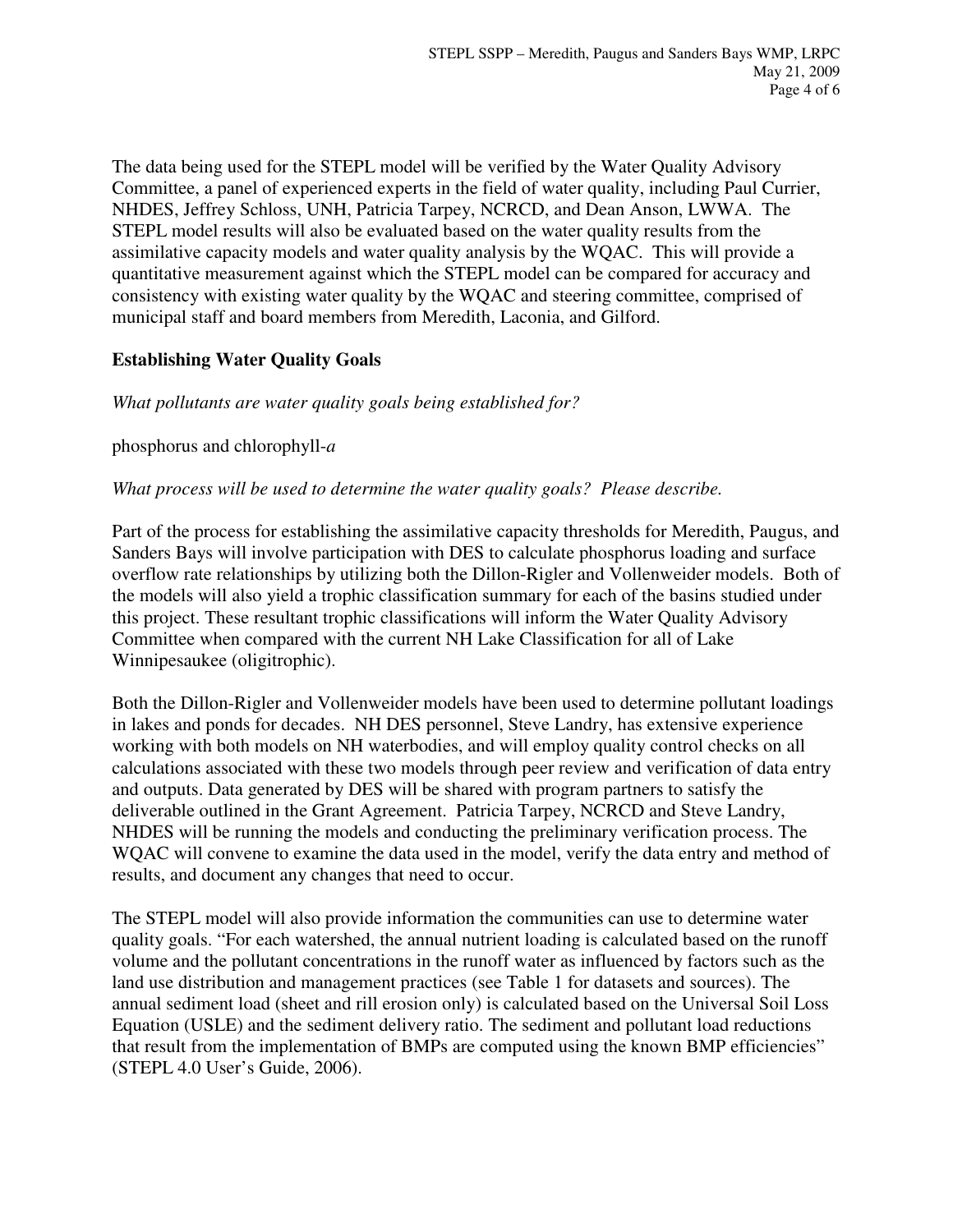The STEPL model will be used to provide the communities with land use information upon which they may make educated decisions regarding future regulations and policy. Therefore, the water quality goals will be based on the results of the assimilative capacity models, the historical water quality data for each sub-watershed, and the STEPL model results. Each of the steps listed below will be conducted by LRPC staff and reviewed by project partners including NHDES, UNH, NCRCD, and Lake Winnipesaukee Watershed Association. Any necessary modifications to the model, as determined by the project partners, will be carried out by LRPC. The process will include the following steps:

- 1. Use the best data available under current conditions, as shown in Table 1;
- 2. Run the model with this data;
- 3. Validate the results with the water quality data results;
- 4. Modify the datasets as necessary;
- 5. Run the final STEPL model;
- 6. Present the results to the Steering Committee and Water Quality Advisory Committee; and
- 7. The committees will use these results to reach consensus on the water quality goals for each subwatershed.

### **Loading Models**

*For each model, please include the name, date, revision number, name of the organization or individual who developed the model/method, and the person(s) responsible for running the model as well as reference the user manual or method for the model.* 

Each model noted below will be calibrated based on the historical water quality and land use data used as inputs, peer review by the Water Quality Advisory Committee, and 'ground-truthing' by the project partners and steering committee who include LRPC, NCRCD, NHDES, UNH, PSU, and municipal representatives. This ground-truthing will be based on what is currently happening in the watershed through site visits, mapping review, and comparative review of neighboring watershed analysis.

*Which model will be used to estimate the current and future pollution sources and loadings?* 

**Dillon-Rigler Model** – an empirical model that predicts average summer chlorophyll-*a* concentrations in temperate lakes from total phosphorus concentrations at spring overturn (phosphorus concentrations are near-constant from surface to bottom during spring mixing). In general, average summer chlorophyll-*a* concentrations in temperate lakes increases with increasing spring overturn phosphorus concentration. The model has been well documented and widely used by lake managers, limnologists and researchers to set phosphorus loading guidelines for lakes and to set lake restoration objectives.

Personnel from the DES Watershed Management Bureau and Limnology Center will calculate the loading summaries per the established reference guidance: Dillon & Rigler 1974. *Limnology and Oceanography* 19: 767–773; Prepas & Trew 1983. *Canadian Journal of Fisheries and*